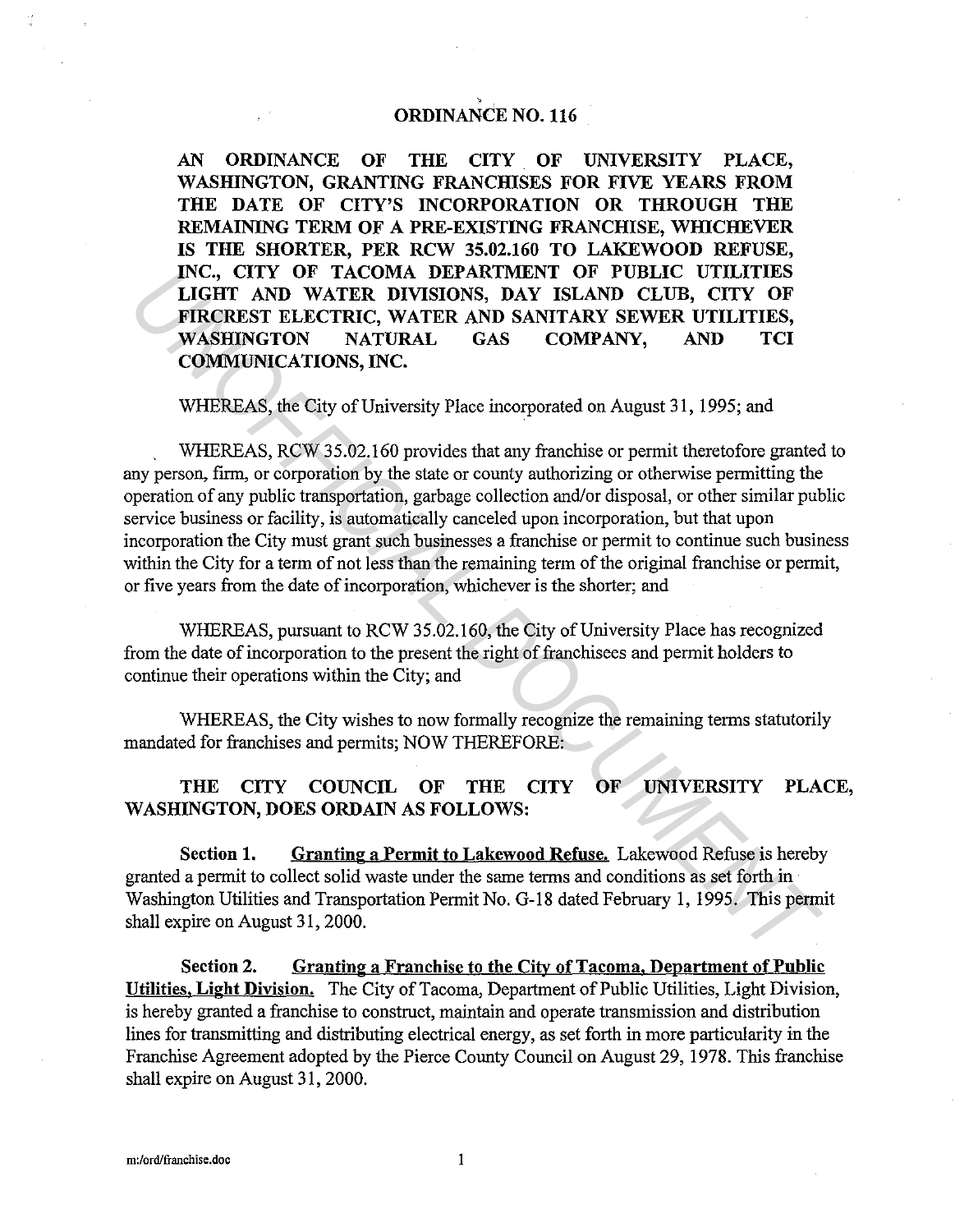**Section 3. Granting a Franchise to the City of Tacoma. Department of Public Utilities. Water Division.** The City of Tacoma, Department of Public Utilities, Water Division, is hereby granted a franchise to construct and maintain water pipelines for a water system, as set forth in more particularity in the franchise agreement adopted by the Pierce County Council on February 27, 1978 and the supplemental franchise No. 3 adopted on November 21, 1978. This franchise shall expire on August 31, 2000.

**Section 4.** Granting a Franchise to the Day Island Club. The Day Island Club is hereby granted a franchise to construct, operate and maintain a water line system as set forth in more particularity in the franchise agreement adopted by the Pierce County Council on May 19, 1987. This franchise shall expire on August 31, 2000.

**Section 5.** Granting a Franchise to the City of Fircrest Electric Utility The City of Fircrest Electric Utility is hereby granted a franchise to construct, maintain and operate electrical transmission and distribution lines as set forth in more particularity in the franchise agreement adopted by the Pierce County Council on August 25, 1987 and the supplemental franchise No. 1 on October 4, 1994. This franchise shall expire on August 31, 2000.

**Section 6. Granting a Franchise to the City of Fircrest Sanitary Sewer Utility.**  The City of Fircrest Sanitary Sewer Utility is hereby granted a franchise to construct, operate and maintain a sanitary sewer system as set forth in more particularity in the franchise agreement adopted by the Pierce County Council on September 18, 1990. This franchise shall expire on August 31, 2000.

**Section 7. Granting a Franchise to the City of Fircrest Water Utility.** The City of Fircrest Water Utility is hereby granted a franchise to construct, operate and maintain a water system as set forth in more particularity in the franchise agreement adopted by the Pierce County Council on October 4, 1994. This franchise shall expire on August 31, 2000.

**Section 8. Granting a Franchise to Washington Natural Gas Company.** The Washington Natural Gas Company is hereby granted a franchise to construct, operate and maintain a gas distribution system as set forth in more particularity in the franchise agreement adopted by the Pierce County Council on January 21, 1975. This franchise shall expire on August 31, 2000. **Section 4. Cranting a Franchise to the Day Island Club.** The Day Island Club<br> **Energy granted a franchise to construct, operate and minimia a watter line system as set forth in<br>
the proceeding a Franchise to the City of F** 

**Section 9. Granting a Franchise to TCI Communications Inc.** TCI Communications Inc. is hereby granted a franchise to operate and maintain a cable television system, as set forth in the franchise agreement originally granted by Pierce County to Cable TV Puget Sound, Inc. on September 23, 1983 and subsequently amended by County Ordinances Numbers 95-123, 87-17, and 87-608. This franchise shall expire on August 31, 2000.

**Section 10.** Severability. If any section, sentence, clause or phrase of this ordinance should be held to be invalid or unconstitutional by a court of competent jurisdiction, such invalidity or unconstitutionality shall not affect the validity or constitutionality of any other section, sentence, clause or phrase of this ordinance.